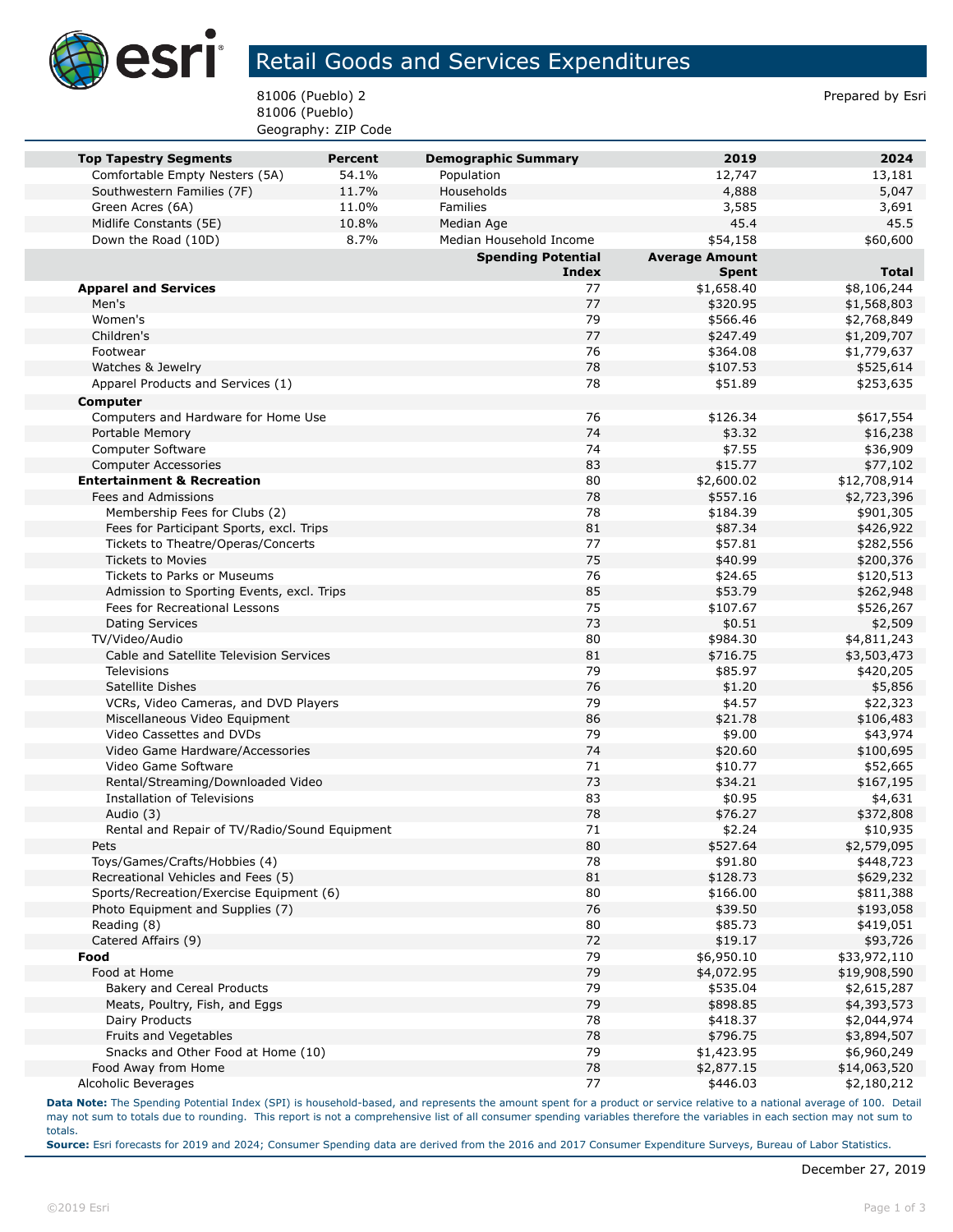

## Retail Goods and Services Expenditures

81006 (Pueblo) 2 Prepared by Esri 81006 (Pueblo) Geography: ZIP Code

|                                            | <b>Spending Potential</b> | <b>Average Amount</b> |               |
|--------------------------------------------|---------------------------|-----------------------|---------------|
|                                            | <b>Index</b>              | Spent                 | Total         |
| <b>Financial</b>                           |                           |                       |               |
| Value of Stocks/Bonds/Mutual Funds         | 84                        | \$18,069.45           | \$88,323,495  |
| Value of Retirement Plans                  | 87                        | \$82,881.39           | \$405,124,220 |
| Value of Other Financial Assets            | 85                        | \$4,844.06            | \$23,677,769  |
| Vehicle Loan Amount excluding Interest     | 82                        | \$2,342.50            | \$11,450,116  |
| Value of Credit Card Debt                  | 79                        | \$1,935.62            | \$9,461,333   |
| Health                                     |                           |                       |               |
| Nonprescription Drugs                      | 84                        | \$120.54              | \$589,213     |
| <b>Prescription Drugs</b>                  | 86                        | \$314.93              | \$1,539,402   |
| Eyeglasses and Contact Lenses              | 82                        | \$74.53               | \$364,292     |
| Home                                       |                           |                       |               |
| Mortgage Payment and Basics (11)           | 85                        | \$8,571.46            | \$41,897,274  |
| Maintenance and Remodeling Services        | 86                        | \$1,825.90            | \$8,925,004   |
| Maintenance and Remodeling Materials (12)  | 89                        | \$433.79              | \$2,120,364   |
| Utilities, Fuel, and Public Services       | 81                        | \$3,958.65            | \$19,349,875  |
| <b>Household Furnishings and Equipment</b> |                           |                       |               |
| Household Textiles (13)                    | 80                        | \$79.65               | \$389,328     |
| Furniture                                  | 81                        | \$497.86              | \$2,433,559   |
| <b>Rugs</b>                                | 83                        | \$26.85               | \$131,225     |
| Major Appliances (14)                      | 84                        | \$299.00              | \$1,461,502   |
| Housewares (15)                            | 82                        | \$87.02               | \$425,371     |
| <b>Small Appliances</b>                    | 76                        | \$36.88               | \$180,272     |
| Luggage                                    | 76                        | \$10.67               | \$52,176      |
| Telephones and Accessories                 | 78                        | \$58.68               | \$286,831     |
| <b>Household Operations</b>                |                           |                       |               |
| Child Care                                 | 72                        | \$369.77              | \$1,807,426   |
| Lawn and Garden (16)                       | 85                        | \$399.45              | \$1,952,519   |
| Moving/Storage/Freight Express             | 74                        | \$49.44               | \$241,664     |
| Housekeeping Supplies (17)                 | 81                        | \$609.89              | \$2,981,147   |
| <b>Insurance</b>                           |                           |                       |               |
| Owners and Renters Insurance               | 90                        | \$519.60              | \$2,539,791   |
| Vehicle Insurance                          | 80                        | \$1,238.73            | \$6,054,914   |
| Life/Other Insurance                       | 86                        | \$394.59              | \$1,928,754   |
| Health Insurance                           | 83                        | \$3,269.05            | \$15,979,124  |
| Personal Care Products (18)                | 80                        | \$400.66              | \$1,958,449   |
| School Books and Supplies (19)             | 75                        | \$116.69              | \$570,378     |
| <b>Smoking Products</b>                    | 76                        | \$308.23              | \$1,506,629   |
|                                            |                           |                       |               |
| Transportation                             | 82                        |                       | \$10,141,382  |
| Payments on Vehicles excluding Leases      |                           | \$2,074.75            |               |
| Gasoline and Motor Oil                     | 79                        | \$1,813.27            | \$8,863,246   |
| Vehicle Maintenance and Repairs            | 79                        | \$907.24              | \$4,434,573   |
| <b>Travel</b>                              |                           |                       |               |
| Airline Fares                              | 76                        | \$415.62              | \$2,031,540   |
| Lodging on Trips                           | 81                        | \$501.28              | \$2,450,267   |
| Auto/Truck Rental on Trips                 | 77                        | \$20.13               | \$98,394      |
| Food and Drink on Trips                    | 79                        | \$426.09              | \$2,082,704   |

**Data Note:** The Spending Potential Index (SPI) is household-based, and represents the amount spent for a product or service relative to a national average of 100. Detail may not sum to totals due to rounding. This report is not a comprehensive list of all consumer spending variables therefore the variables in each section may not sum to totals. **Source:** Esri forecasts for 2019 and 2024; Consumer Spending data are derived from the 2016 and 2017 Consumer Expenditure Surveys, Bureau of Labor Statistics.